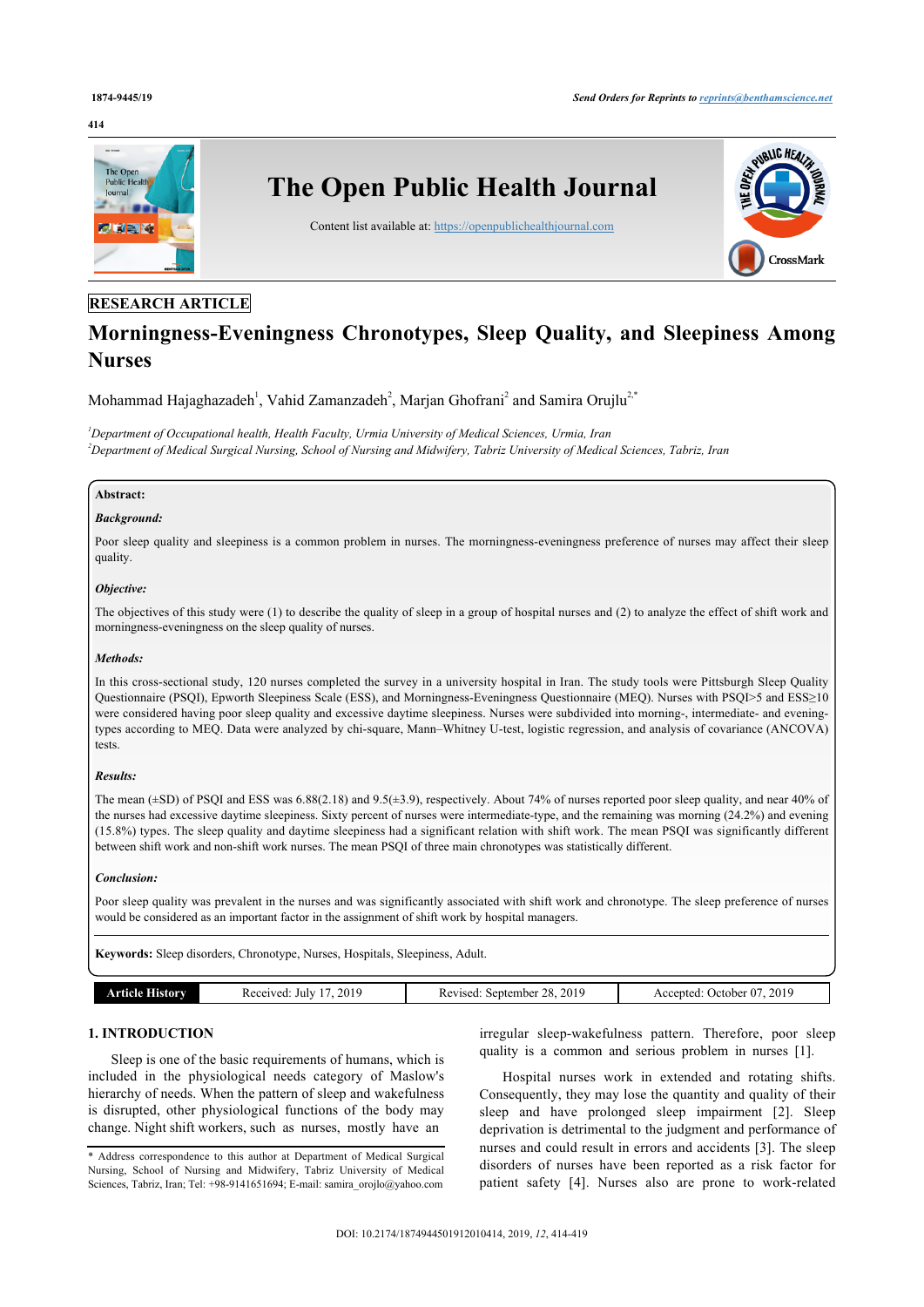fatigue, and therefore, suffer from excessive daytime fatigue [[5](#page-5-4)]. Poor sleep quality is prevalent among nurses from different countries. For example, in Turkey, 62% of nurses [[6](#page-5-5)], in the UK, 78% of nurses [[7\]](#page-5-6), in Norway, 70% of nurses [[8](#page-5-7)], and in Korea, 79.8% of nurses [[1](#page-5-0)] reported the poor sleep quality.

Circadian rhythms are endogenous rhythms with a periodicity of approximately 24 hours and present in all living organisms. Physiological functions, such as sleep and wake cycles exhibit circadian rhythmicity [\[9\]](#page-5-8). Misalignment of the central circadian clock in the suprachiasmatic nucleus (SCN) with the sleep-wake cycle can lead to various health risks [[10](#page-5-9)]. The disruption of the circadian system even could be carcinogenic[[11](#page-5-10)]. Chronotype (individual typology) is an attribute of human beings that reflects their circadian phase, such as body temperature, hormone levels, and eating and sleeping patterns [[12\]](#page-5-11).

There are some inter-individual differences in the circadian phases. Three main circadian types have been noted in human beings; Morning-type, Evening-type, and Intermediate type. Morning-types have a relatively early circadian phase and go to sleep early and wake up early, while evening-types have a relatively late circadian phase and are active during the night and cannot get up early [\[13,](#page-5-12) [14](#page-5-13)]. Evening-type people are at risk of sleep disorders due to imbalances in their biological and social time[[15](#page-5-14)]. It is reported that evening-type nurses had significantly poor sleep quality compared to two other types [[13,](#page-5-12) [14\]](#page-5-13). Therefore, in shift workers, especially nurses, the chronotype as an individual factor may influence the quality of sleep.

The objectives of this study were to: (1) Describe the selfreported sleep quality and daytime sleepiness of nursing staff, (2) Test the relationship between demographic variables of the nurses and their sleep quality and daytime sleepiness, and (3) Analyze the effect of chronotype on sleep quality and daytime sleepiness. The result may serve as a reference to hospital managers or researchers for further studies.

# **2. METHODS**

The present study was a cross-sectional study, which was carried out in a hospital in Iran in 2018. The study population was all nurses working in different wards of the hospital. Before data collection, nurses were informed about the study. Informed consent was obtained from all participants. Data were collected through three questionnaires including Pittsburgh Sleep Quality Questionnaire (PSQI), Epworth Sleepiness Scale (ESS) and the Morningness-Eveningness Questionnaire (MEQ).

Pittsburgh Sleep Quality Index (PSQI) is a self-assessment questionnaire that examines the quality of sleep during the past month. The instrument contains 19 questions in 7 sections (sleep quality, sleep latency, sleep duration, habitual sleep efficiency, sleep disturbances, use of sleeping medication, and daytime dysfunction). The total score of the questionnaire is 0-21, with higher scores indicating low sleep quality. The PSQI score of >5 was considered as "poor sleep quality." PSQI was developed by Buysse *et al.* [[16\]](#page-5-15), and the validity and reliability of the Persian version were confirmed by Farrokhi Moghadam *et al.* [[17\]](#page-5-16).

Epworth sleepiness scale (ESS) is a simple and widely

used measure for subjective evaluation of daytime sleepiness during various activities over the past month. The questionnaire contains eight questions and asks the respondents to rate their sleepiness from 0 to 3, giving a total score of 0 (no daytime sleepiness) to 24 (the most excessive daytime sleepiness). The cut-off point for this questionnaire is 10, and people with a score of  $\geq$ 10 have excessive daytime sleepiness. This questionnaire was designed by Johns [[18\]](#page-5-17), and the Persian version was provided by Sadeghniiat Haghighi *et al.* [\[19](#page-5-18)].

Morningness-Eveningness Questionnaire (MEQ) was used for assessing self-rated morningness/eveningness preference. This questionnaire was developed originally by Horne and Ostberg[[20](#page-5-19)]. MEQ establishes five behavioral categories; definitively morning type (score=70-86), moderately morning type (score=59-69), neither type (score=42-58), moderately evening type (score=31-41), and definitively evening type (score=16- 30). In the present study, we adopted the simpler classification; morning-type (score=59-86), neither-type  $(score=42-58)$  and evening-type  $(score=16-41)$  [\[14](#page-5-13)].

SPSS software version 16 was employed to analyze data. The normality of data was evaluated by the Kolmogorov-Smirnov test prior to analysis. Descriptive statistics was used to describe the demographic information and scores of the questionnaires. A Chi-squared analysis (95% level of confidence) was conducted to compare proportions. Mann-Whitney U-test was used to compare the sub-scores of PSQI between fixed and rotating shift workers. A logistic regression was used to determine which factors were independently associated with outcomes. Analysis of covariance (ANCOVA) was used for statistical comparison of the PSQI and ESS scores among chronotypes while controlling the effect of demographic and job variables as covariates. The term significant indicates a Pvalue<0.05

# **3. RESULTS**

A total of 120 nurses completed the survey for an overall response rate of 91%. The characteristics of nurses, as well as their sleep quality, daytime sleepiness, and chronotype, are summarized in Table **[1](#page-2-0)**. As a summary, most of the nurses were women, married, and worked in the rotating shifts. About 74% of nurses had poor sleep quality, and near 40% of the nurses reported daytime sleepiness. According to the MEQ, 60% of nurses were classified as intermediate chronotype, while morning and evening types were 24.2% and 15.8% of nurses, respectively. The mean (±SD) score obtained from the Epworth Sleepiness Scale was  $9.5$  ( $\pm 3.9$ ).

The relation of demographic and job variables with sleep quality and sleepiness was analyzed using chi-squared (Table **[2](#page-2-1)**). As can be seen, the quality of sleep was statistically different between the nurses with fixed and rotating shift works (Pvalue<0.05). The sleepiness of nurses had a significant relation with shift works and marital status (Pvalue  $0.05$ ).

A multivariate logistic regression was performed to identify those variables independently associated with sleep quality and daytime sleepiness (Table**3** ). The multivariate logistic regression analysis confirmed the results of the univariate analysis. As can be seen, nurses working in rotating shifts were significantly more likely to have poor sleep quality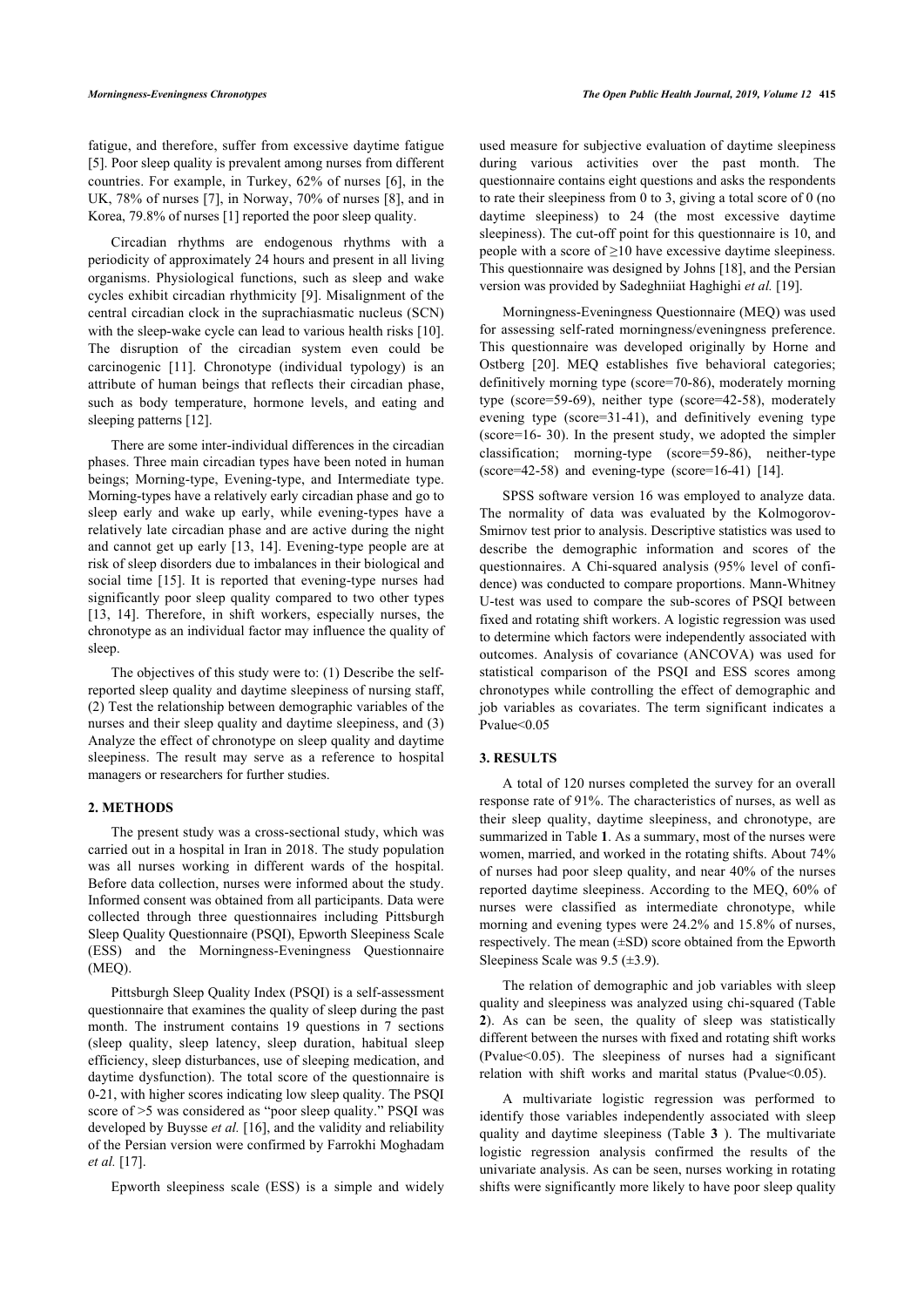than those who work in fixed shifts [OR=4.00 (95%CI= 1.66-9.65), P-value=0.002]. A similar result was obtained for daytime sleepiness; shift workers had significantly more daytime sleepiness than non-shift workers [OR=3.02] (95%CI=1.21-7.56), P-value=0.01].

Both global score and seven PSQI sub-scores in nurses with fixed and rotating work shifts are given in Table **[4](#page-3-0)**. The global PSQI in the studied nurses was 6.88(2.18). Based on the Mann–Whitney U-test, the PSQI score was significantly different between nurses who work in fixed [5.62 (1.56)] and rotating [7.44 (2.18)] shifts (P-value=0.001). Subjective sleep quality, sleep disturbances, and daytime dysfunction were statistically different between fixed and rotating shift workers (P-value=0.001).

<span id="page-2-0"></span>

|  | Table 1. The characteristics of nurses, sleep quality and chronotypes. |
|--|------------------------------------------------------------------------|
|--|------------------------------------------------------------------------|

| <b>Variables</b>    | Mean(SD)     | N(%)      |  |
|---------------------|--------------|-----------|--|
| Age                 | 33.09 (6.89) |           |  |
| Years of employment | 9.89 (6.46)  |           |  |
| Gender              |              |           |  |
| Male                |              | 23(19.2)  |  |
| Female              |              | 97 (80.8) |  |
| Marital status      |              |           |  |
| Single              |              | 28(23.3)  |  |
| Married             |              | 92 (76.7) |  |
| Shift work          |              |           |  |
| Rotating            |              | 83 (69.2) |  |
| Fixed               |              | 37(30.8)  |  |
| Sleep quality       |              |           |  |
| Good                |              | 31(25.8)  |  |
| Poor                |              | 89 (74.2) |  |
| Daytime sleepiness  |              |           |  |
| Yes                 |              | 47 (39.2) |  |
| No                  |              | 73 (60.8) |  |
| Chronotype          |              |           |  |
| Morning type        |              | 29 (24.2) |  |
| Evening type        |              | 19 (15.8) |  |
| Intermediate type   |              | 72 (60)   |  |

# <span id="page-2-1"></span>**Table 2. The relation of demographic and job variables with sleep quality and daytime sleepiness of nurses.**

| <b>Variables</b>    | <b>Sleep quality</b> |      | <b>Statistics</b> | <b>Daytime sleepiness</b> |            | <b>Statistics</b> |  |
|---------------------|----------------------|------|-------------------|---------------------------|------------|-------------------|--|
|                     | Good                 | Poor |                   | N <sub>0</sub>            | <b>Yes</b> |                   |  |
| Age                 |                      |      |                   |                           |            |                   |  |
| Less than 30 yrs    | 14                   | 41   | $X^2 = 0.008$     | 34                        | 21         | $X^2=0.04$        |  |
| More than 30 yrs    | 17                   | 48   | $P-value=0.93$    | 39                        | 26         | $*P-value=0.83$   |  |
| Years of employment |                      |      |                   |                           |            |                   |  |
| Less than 10 yrs    | 17                   | 56   | $X^2=0.63$        | 44                        | 29         | $X^2=0.02$        |  |
| More than 10 yrs    | 14                   | 33   | $P-value=0.42$    | 29                        | 18         | $*P-value=0.87$   |  |
| Gender              |                      |      |                   |                           |            |                   |  |
| Male                | 6                    | 17   | $X^2=0.001$       | 15                        | 8          | $X^2=0.23$        |  |
| Female              | 25                   | 72   | $*P-value=0.97$   | 58                        | 39         | $P-value=0.63$    |  |
| Marital status      |                      |      |                   |                           |            |                   |  |
| Single              | 10                   | 18   | $X^2=1.8$         | 23                        | 5          | $X^2=6.9$         |  |
| Married             | 21                   | 71   | $*P-value=0.17$   | 50                        | 42         | $P-value=0.008$   |  |
| Shift work          |                      |      |                   |                           |            |                   |  |
| Rotating            | 14                   | 69   | $X^2=11.29$       | 44                        | 39         | $X^2=6.9$         |  |
| Fixed               | 17                   | 20   | $*P-value=0.001$  | 29                        | 8          | $*P-value=0.009$  |  |

<span id="page-2-2"></span>Data are presented as absolute numbers. \*Chi-squared test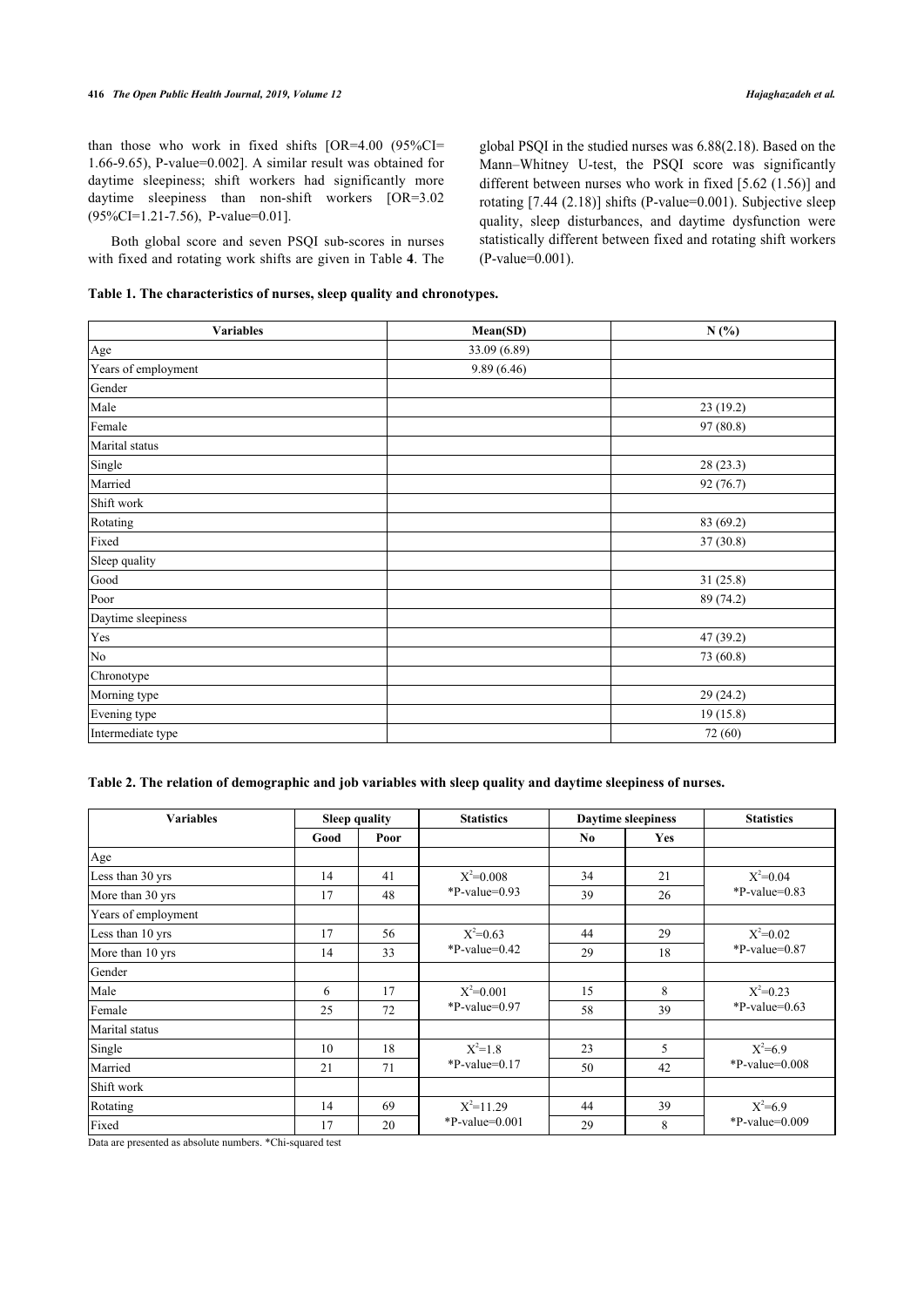# **Table 3. Multivariate logistic regression analysis of variables associated with poor sleep quality and daytime sleepiness.**

| <b>Influence Factors</b> | <b>Variables</b> | <b>Sleep quality</b> |         | <b>Daytime sleepiness</b> |         |  |
|--------------------------|------------------|----------------------|---------|---------------------------|---------|--|
|                          |                  | OR (95% CI)*         | P-value | OR (95% CI)               | P-value |  |
| Age (yr)                 |                  | $1.16(0.87-1.54)$    | 0.30    | $1.04(0.81-1.33)$         | 0.73    |  |
| Years of employment (yr) |                  | $0.83(0.62 - 1.12)$  | 0.24    | $0.96(0.74-1.24)$         | 0.75    |  |
| Gender                   | Male             | Reference            | 0.86    | Reference                 | 0.77    |  |
|                          | Female           | $1.11(0.33-3.72)$    |         | $1.17(0.39-3.49)$         |         |  |
| Marital status           | Single           | Reference            | 0.32    | Reference                 | 0.02    |  |
|                          | Married          | $0.59(0.20-1.70)$    |         | $0.26(0.08-0.81)$         |         |  |
| Shift work               | Rotating         | Reference            | 0.002   | Reference                 | 0.01    |  |
|                          | Fixed            | $4.00(1.66-9.65)$    |         | $3.02(1.21 - 7.56)$       |         |  |

\* Odds Ratio (Confidence Interval of 95%)

# <span id="page-3-0"></span>**Table 4. Pittsburgh sleep quality index scores in nurses with fixed and rotating work shifts.**

| <b>PSOI</b> item                                                                            | <b>Global score</b> | <b>Shift work</b> | *P-value   |       |
|---------------------------------------------------------------------------------------------|---------------------|-------------------|------------|-------|
|                                                                                             | Mean (SD)           | Fixed             | Rotating   |       |
| Item 1: Subjective sleep quality                                                            | 1.30(0.63)          | 0.99(0.53)        | 1.43(0.62) | 0.001 |
| Item 2: Sleep latency                                                                       | 1.29(0.68)          | 1.10(0.59)        | 1.37(0.71) | 0.06  |
| Item 3: Sleep duration                                                                      | 0.86(0.80)          | 0.65(0.23)        | 0.94(0.86) | 0.19  |
| Item 4: Habitual sleep efficiency                                                           | 0.80(0.57)          | 0.65(0.23)        | 0.86(0.66) | 0.08  |
| Item 5: Sleep disturbances                                                                  | 1.17(0.48)          | 0.94(0.44)        | 1.28(0.47) | 0.001 |
| Item 6: Use of sleeping medication                                                          | 0.46(0.31)          | 0.45(0.23)        | 0.47(0.34) | 0.91  |
| Item 7: Daytime dysfunction                                                                 | 0.98(0.71)          | 0.77(0.57)        | 1.07(0.74) | 0.04  |
| Global score (sum of items)                                                                 | 6.88(2.18)          | 5.62(1.56)        | 7.44(2.18) | 0.001 |
| $\mathbf{A} \mathbf{A}$ and $\mathbf{B}$ and $\mathbf{B}$ are $\mathbf{B}$ and $\mathbf{B}$ |                     |                   |            |       |

\*Mann–Whitney U-test

<span id="page-3-1"></span>**Table 5. The effect of chronotype on sleep quality and daytime sleepiness of nurses.**

| -                           | <b>Chronotypes</b>  |                                          |              | <b>ANCOVA</b> |                  |  |
|-----------------------------|---------------------|------------------------------------------|--------------|---------------|------------------|--|
|                             | <b>Morning type</b> | Intermediate type<br><b>Evening type</b> |              |               | P-value          |  |
| <b>PSOI</b> score Mean (SE) | 5.22(0.29)          | 6.90(0.18)                               | 9.31(0.36)   | 38.79         | 0.001            |  |
| <b>ESS score Mean (SE)</b>  | 9.09(0.76)          | 9.14(0.48)                               | 11.31 (0.95) | 2.21          | 0.1 <sub>1</sub> |  |

The effect of chronotype on sleep quality and daytime sleepiness of nurses were analyzed using ANCOVA (Table **[5](#page-3-1)**). As can be seen, after controlling the effect of demographic and job factors presented in Table **[2](#page-2-1)**, the mean score of PSQI was statistically different between the three main chronotypes. Tukey's posthoc revealed that the mean PSQI of three chronotypes was statistically different (P-value=0.001).

## **4. DISCUSSION**

This study set out to describe the sleep quality of nurses in a hospital in Iran and to determine the effect of nurses' chronotypes on their sleep quality and sleepiness. Seventy-four percent of nurses reported poor sleep quality, and 40% of them had sleepiness during daily activities. Intermediate chronotype was prevalent among the nurses, and evening type nurses had higher scores (worse sleep) on both PSQI and ESS questionnaires.

Sleep disturbances are common among adults. For example, over 25% of adult German residents reported poor sleep quality, and about 10% of the population in western industrialized nations has problems falling or staying asleep [[21](#page-5-20)]. Therefore, it would be expected that poor sleep quality is prevalent in occupations with irregular sleep-wake schedules such as nurses. In our study, the global PSQI score of nurses was 6.88, which was similar to the PSQI score of nurses (Mean=6.8) in the study of Gómez-García *et al.* [[22\]](#page-5-21). A PSQI total score of >5 indicates poor sleep quality. Therefore, in the current study, about 74% of nurses self-reported poor sleep quality. In agreement with our result, Zhang *et al.* reported that 72.1% of Chinese nurses had poor sleep quality[[23\]](#page-5-22). Other studies similarly reported poor sleep quality in 62% [[6\]](#page-5-5), 78% [[7\]](#page-5-6), 70%[[8](#page-5-7)], and 79.8%[[1\]](#page-5-0) of the nurses. It could be concluded that in different countries, the majority of nurses had poor sleep quality.

Sleep quality may have a relationship with demographic and job factors. According to the univariate (Chi-squared test) and multivariate regression analyses, a significant relation was only found between shift work and quality of sleep. In other words, in rotating shift nurses, the number of cases with poor sleep quality was significantly more than the cases with good sleep quality when compared with fixed shift nurses. In line with our results, Zencirci and Arslan found that most of the socio-demographic variables did not affect sleep quality [\[14\]](#page-5-13)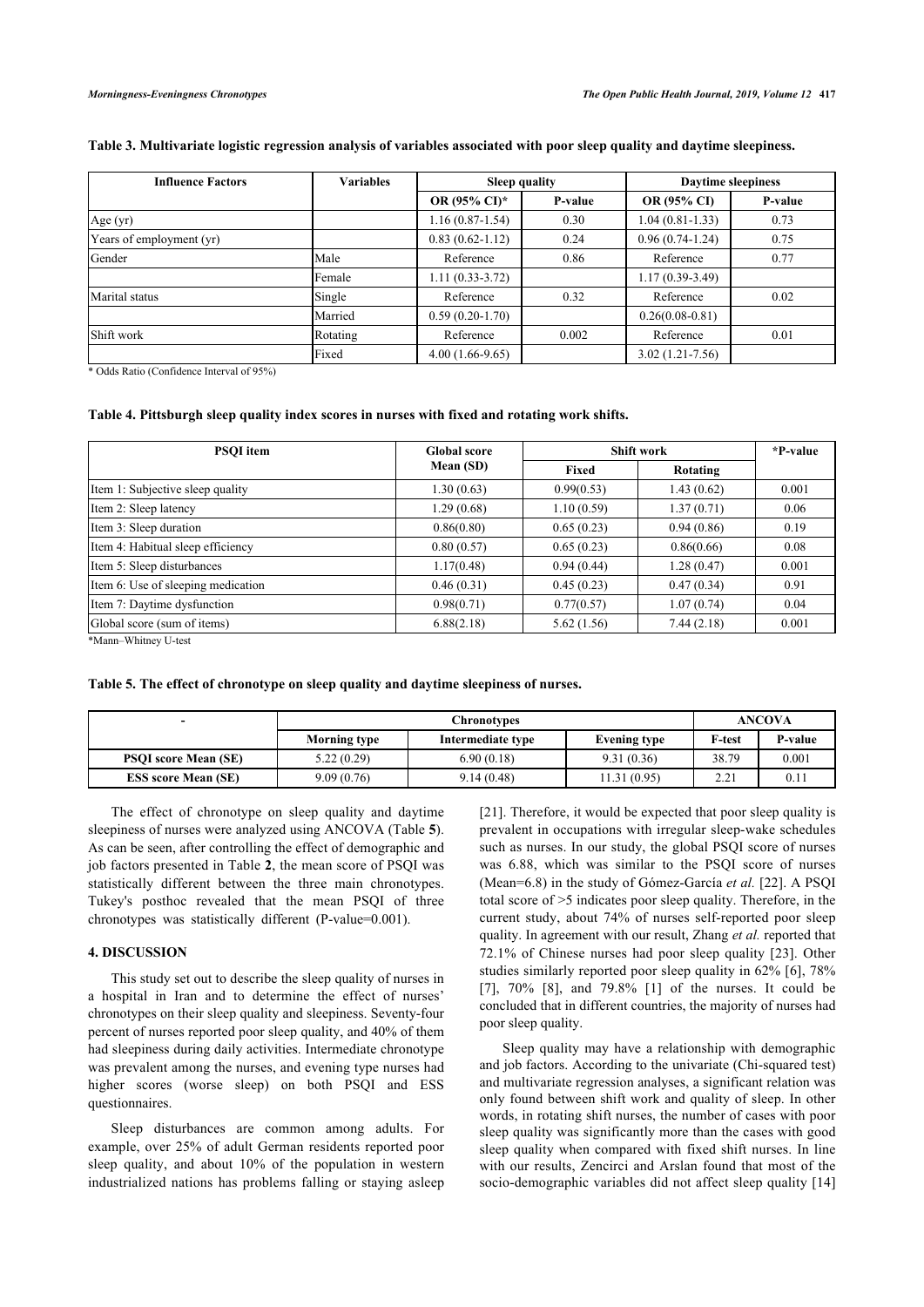and in Nigerian nurses, the sleep quality of the shift workers was poorer than that of non-shift workers [[24\]](#page-5-23). In contrast with our findings, Yazdi *et al.* did not find any significant association between the shift types and sleep quality of nurses [[13\]](#page-5-12). It could be inferred that working in rotating shifts decreases the quality of sleep of nurses.

In our study, the PSQI score of nurses in the fixed shifts was significantly lower than those in rotating shifts (5.62 *vs.* 7.44). Similar results were reported in the literature. For example, Alshahrani *et al.* found the PSQI scores of 6.27 and 7.40 for non-shift workers and shift workers, respectively. They explained that the relatively higher score of non-shift nurses (PSQI=6.27) might be due to the prior exposure to shift work, which could be creating their current sleep disorders [[25\]](#page-5-24). Gómez-García *et al.* calculated the PSOI of 6.38, 6.78, and 7.93 for nurses working in the day, rotating, and night shifts, respectively. They analyzed the scores among different work shifts and found a statistically significant difference (Pvalue= 0.017) [[22\]](#page-5-21). In summary, shift-working nurses had poor sleep quality because of the mean PSQI score of about 7.

Excessive daytime sleepiness, as a primary symptom of sleep disorders, could be a risk factor for different physical and mental disorders. This symptom is associated with low productivity and various traffic and industrial accidents and is an important occupational health concern in nurses [\[26](#page-5-25)]. In the current study, the mean of ESS was 9.5. In Nigerian nurses, the mean of ESS was 7.3 [[24\]](#page-5-23) while in the Norwegian nurses, the mean was 7.7 for nurses without shift work disorder (SWD) and 9.5 for nurses with SWD [[27\]](#page-5-26). Our analysis showed that about 40% of the nurses, with a score of  $\geq$ 10, had excessive daytime sleepiness. Suzuki *et al.*, in a cross-sectional study on 4407 Japanese nurses in eight large general hospitals, found that 26% of nurses had excessive daytime sleepiness [\[26](#page-5-25)]. The prevalence of daytime sleepiness in nurses of intensive care units was 25%, which was higher than Norwegian norm groups [[8](#page-5-7)]. Chaiard *et al.* reported that 49.5% of Thai nurses experienced excessive daytime sleepiness [\[28\]](#page-5-27). According to the results of [Table 2,](#page--1-0) we could say that most of the nurses with daytime sleepiness worked in rotating shifts (39 *vs.* 8). Surani *et al.* found that nurses working night shifts have a pathologic degree of sleepiness [[29\]](#page-5-28). It could be concluded that sleepiness is prevalent in nurses, importantly, in shift working nurses.

The 19 questions in PSQI questionnaire are combined into seven clinically-derived component scores. Among these seven components, the scores of "subjective sleep quality," "sleep disturbance," and "daytime dysfunction" were statistically different between shift workers and non-shift workers. In other words, nurses working in rotating shifts had noticeable problems in the three mentioned components. This finding was in agreement with that of Alshahrani *et al.* in which Saudi Arabia shift nurses significantly reported a higher score for these three components [[25](#page-5-24)]. The poor sleep quality of ICU nurses was related to the "Sleep latency" and "Daytime dysfunction" [[30\]](#page-5-29). Daytime dysfunction and sleep disturbances could make contribution to daily disturbances. Hence, this condition may have a negative effect on the safety of both nurses and patients.

The effect of chronotype on sleep quality has been investigated in previous studies [\[2,](#page-5-1) [13,](#page-5-12) [31\]](#page-5-30). In this study, evening type nurses had significantly higher scores in PSQI and ESS. In other words, these nurses had more chance of poor sleep quality and daytime sleepiness. In line with this finding, Yazdi *et al.* suggest that nurses who had a morning sleep preference had better sleep quality [[13](#page-5-12)]. This finding also was reported in female dormitory residents [\[15](#page-5-14)]. Lee *et al.* found that chronotype and insomnia vulnerability increase susceptibility of shift-working nurses to sleep disturbances [[31](#page-5-30)].It could be said that the chronotype of nurses would be considered as a personal factor in the assignment of shift works by hospital managers. However, there is a limited number of studies exploring the interaction of chronotype and shift work. In a study by Gamble *et al.*, they found that morning chronotypes generally had higher adaptation for day-shift and lower ones for nightshift, whereas evening types had intermediate adaptation levels for both day and night-shifts [[32\]](#page-5-31).

Our study had some limitations. Compared to some of the previous studies, our sample size was relatively small, and studies with a larger number of participants from different hospitals are proposed for future studies. The tools used in the current study, PSQI and ESS, are self-report-based. Thus, objective methods besides these tools could improve the findings of the study.

#### **CONCLUSION**

As conclusion, this study indicated that the majority of nurses experienced poor sleep quality. Compared with fixed shift nurses, the number of cases with poor sleep quality and daily sleepiness was higher in rotating shift nurses. Evening type nurses had poorer sleep quality and more daytime sleepiness.

# **ETHICS APPROVAL AND CONSENT TO PARTICIPATE**

In this study, there were not any invasive practices for humans or animals. Therefore, the ethics committee did not require ethical approval for the study.

# **HUMAN AND ANIMAL RIGHTS**

Not applicable.

#### **CONSENT FOR PUBLICATION**

Before the study, the investigators explained the purpose of the study to the chief nurse of each ward and obtained verbal permission.

## **AVAILABILITY OF DATA AND MATERIALS**

Due to confidentiality issues, it is not permitted to share the data.

#### **FUNDING**

None.

# **CONFLICT OF INTEREST**

The authors declare that there is no conflict of interest, financial or otherwise.

## **ACKNOWLEDGEMENTS**

The authors would like to thank all the nurses who